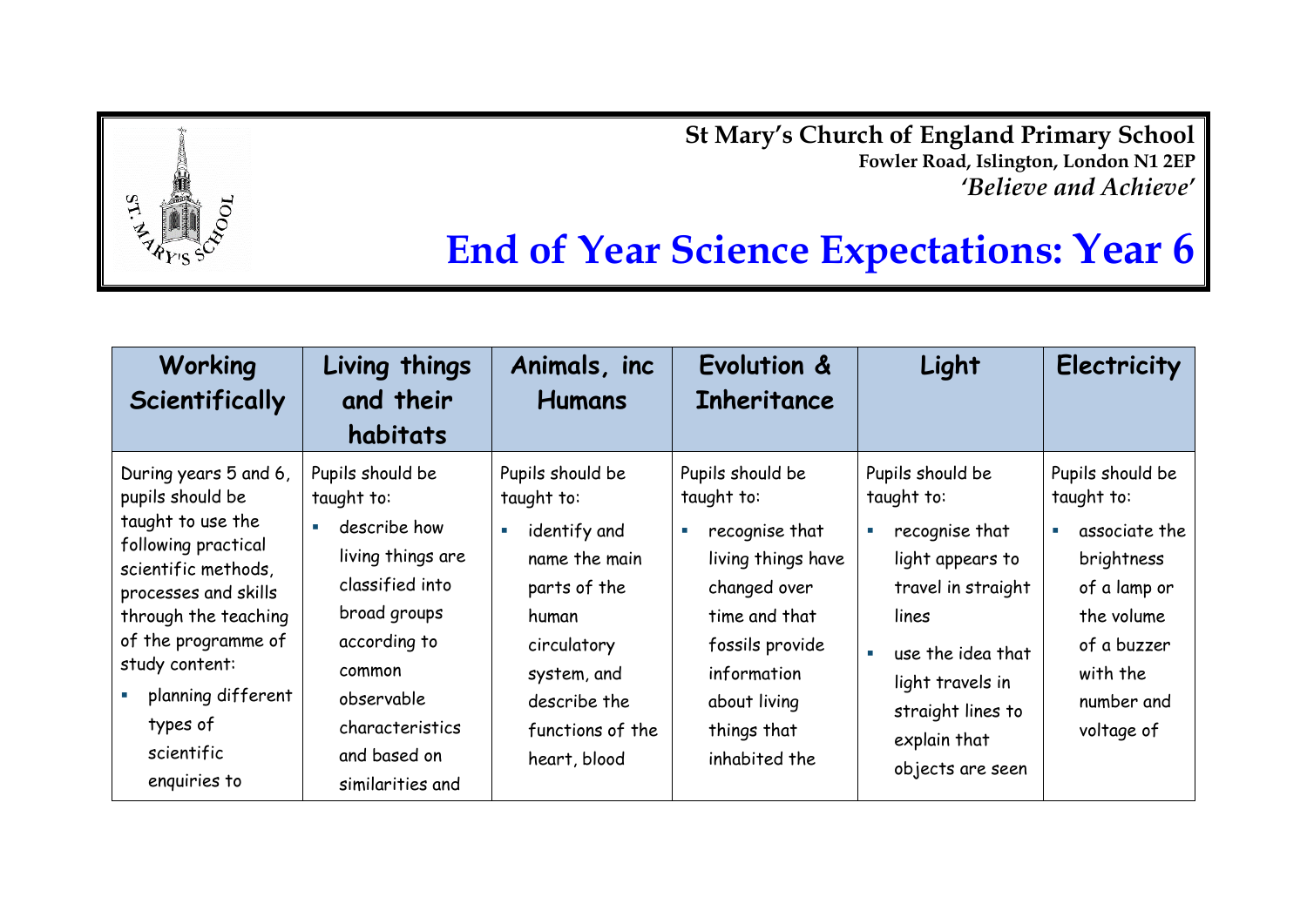answer questions, including recognising and controlling variables where necessary

- **taking** measurements, using a range of scientific equipment, with increasing accuracy and precision, taking repeat readings when appropriate
- **recording data** and results of increasing complexity using scientific diagrams and labels,

differences, including micro organisms, plants

- and animals
- give reasons for classifying plants and animals based on specific
	-

vessels and blood

- recognise the impact of diet, exercise, drugs and lifestyle on the way their bodies function
- **describe the** ways in which nutrients and water are transported within animals, including humans.

Earth millions of years ago

- recognise that living things produce offspring of the same kind, but normally offspring vary and are not identical to their parents
- **E** identify how animals and plants are adapted to suit their environment in different ways and that adaptation may lead to evolution.

because they give out or reflect light into

the eye

- explain that we see things because light travels from light sources to our eyes or from light sources to objects and then to our eyes
	- use the idea that light travels in straight lines to explain why shadows have the same shape as the objects that

cast them.

cells used in the circuit compare and give reasons for variations in how components function, including the brightness of bulbs, the loudness of buzzers and the on/off position of switches use recognised symbols when

representing

a simple

characteristics.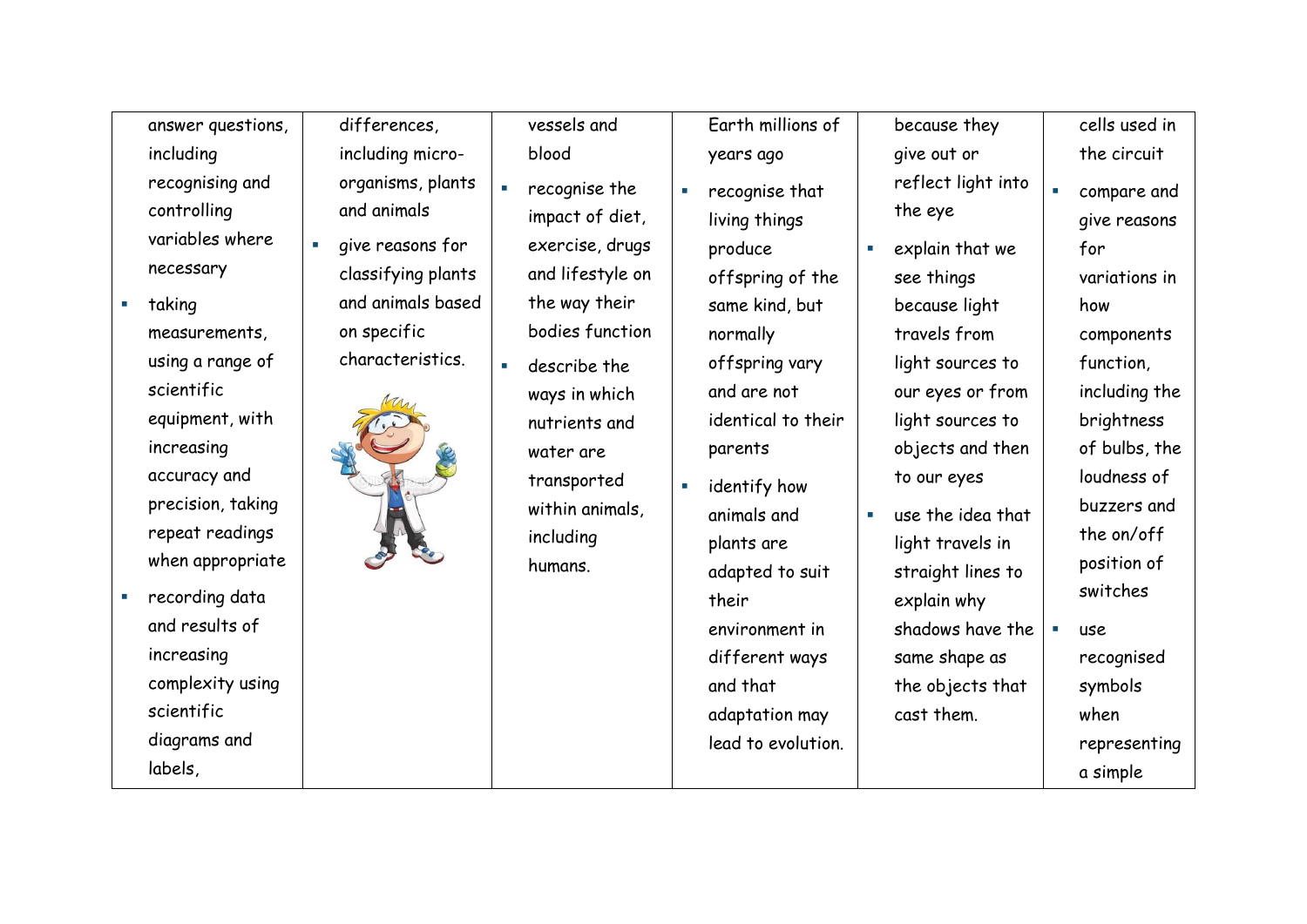| classification                                    |                           |  | circuit in a |
|---------------------------------------------------|---------------------------|--|--------------|
| keys, tables,                                     |                           |  | diagram.     |
| scatter graphs,                                   |                           |  |              |
| bar and line                                      |                           |  |              |
| graphs                                            |                           |  |              |
| using test results<br>$\mathcal{L}_{\mathcal{A}}$ |                           |  |              |
| to make                                           |                           |  |              |
| predictions to set                                | $\bullet$<br><b>VIILK</b> |  |              |
| up further                                        |                           |  |              |
| comparative and                                   |                           |  |              |
| fair tests                                        |                           |  |              |
| reporting and<br>×.                               |                           |  |              |
| presenting                                        |                           |  |              |
| findings from                                     |                           |  |              |
| enquiries,                                        |                           |  |              |
| including                                         |                           |  |              |
| conclusions, causal                               |                           |  |              |
| relationships and                                 |                           |  |              |
| explanations of                                   |                           |  |              |
| and degree of                                     |                           |  |              |
| trust in results, in                              |                           |  |              |
| oral and written                                  |                           |  |              |
| forms such as                                     |                           |  |              |